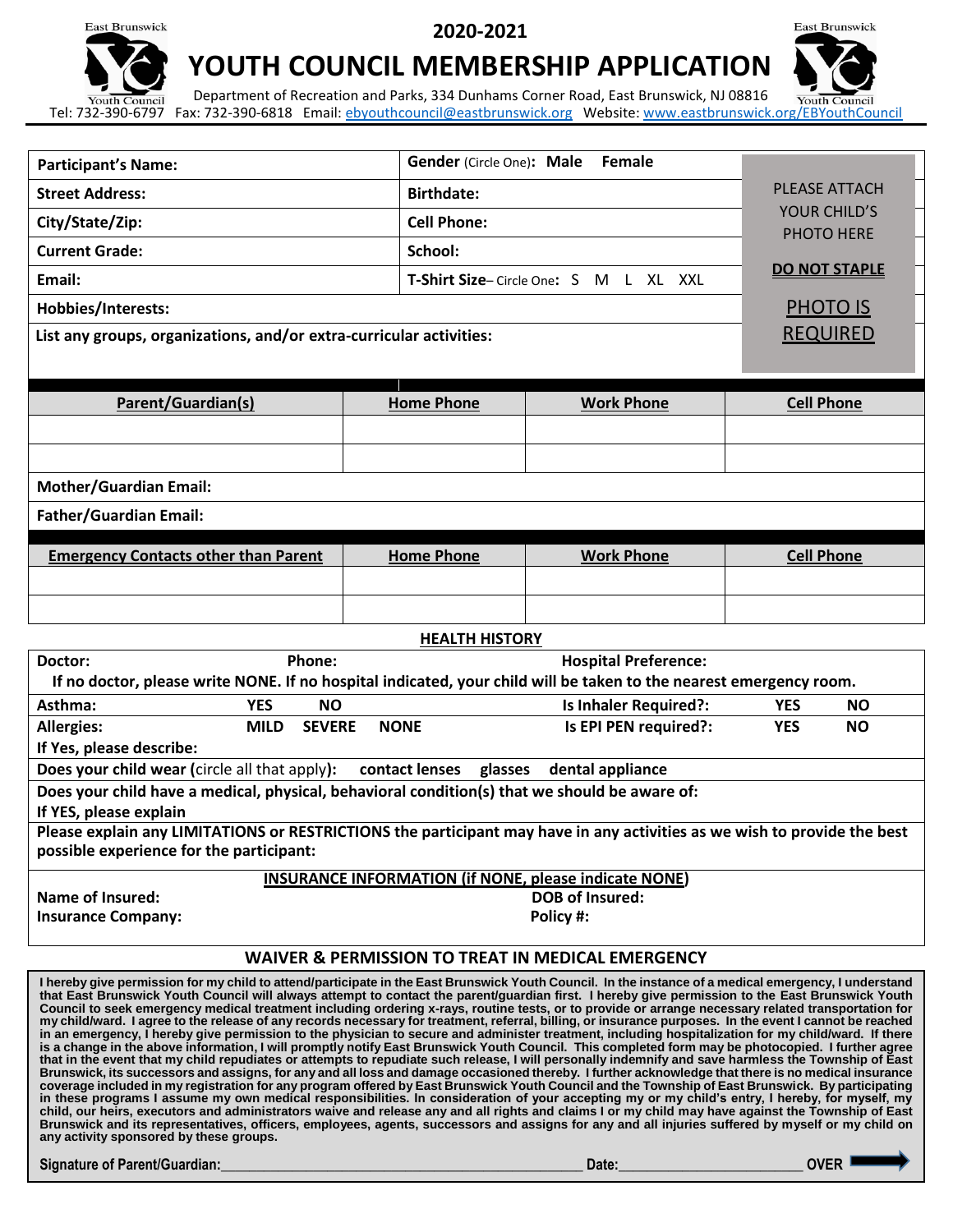# EBYC CODE OF BEHAVIOR

#### **In order to ensure a comfortable and enjoyable experience for yourself and others,**

#### **it is imperative that you abide by our Code of Behavior.**

- **No Smoking, alcoholic beverages or illegal substances permitted**
- **Please do not shout, horseplay or throw any type of debris**
- **Please do not display any disorderly or disruptive conduct of any nature**
- **Do not engage in any behavior that could result in physical injury or harm to others**
- **Maintain and respect school, public, and private property**
- **Refrain from loud, foul or obscene language or gestures**
- **Matches and lighters are not permitted**
- **Youth Council is not responsible for personal belongings**
- **No explicit lyrics**
- **Respect your peers, chaperones, and all other people who you may come into contact with when volunteering**
- **Be punctual when arriving to events. Promptly sign in and out with your chaperone**
- **Please do not leave an event until your ride home has arrived**
- **Silence and put away electronic devices at events**
- **Additional guidelines may be added for trips or special events**

#### **PLEASE READ AND COMPLETE THE BELOW QUESTIONS:**

**□ I have read the Code of Behavior outlined by East Brunswick Youth Council.**

**□ I agree to adhere to the Code of Behavior as outlined by the East Brunswick Youth Council. If I fail follow to follow any of the rules, I understand that my membership will be revoked without refund.**

**□ I grant permission for** (EBYC member)\_\_\_\_\_\_\_\_\_\_\_\_\_\_\_\_\_\_\_\_\_\_ **to be photographed or filmed for or by the EB Youth Council to be used in any medium, including but not limited to, television, newspaper, social media or any promotional materials and programs.**

**□ I understand that the EB Recreation office is open 8:00am – 4:30pm, Monday – Friday. Any emails received outside these hours may not be responded to until the next business day.**

| <b>Member Signature:</b> | <b>Date</b> |
|--------------------------|-------------|
|--------------------------|-------------|

**Parent/Guardian Signature: Letter and Support and Security Contracts and Security Contracts and Security Contracts and Security Contracts and Security Contracts and Security Contracts and Security Contracts and Secu** 

There is a \$30 yearly membership fee

**Make check payable to the Township of East Brunswick**

**Mail membership application with your payment to:**

**East Brunswick Youth Council 334 Dunhams Corner Road East Brunswick, NJ 08816**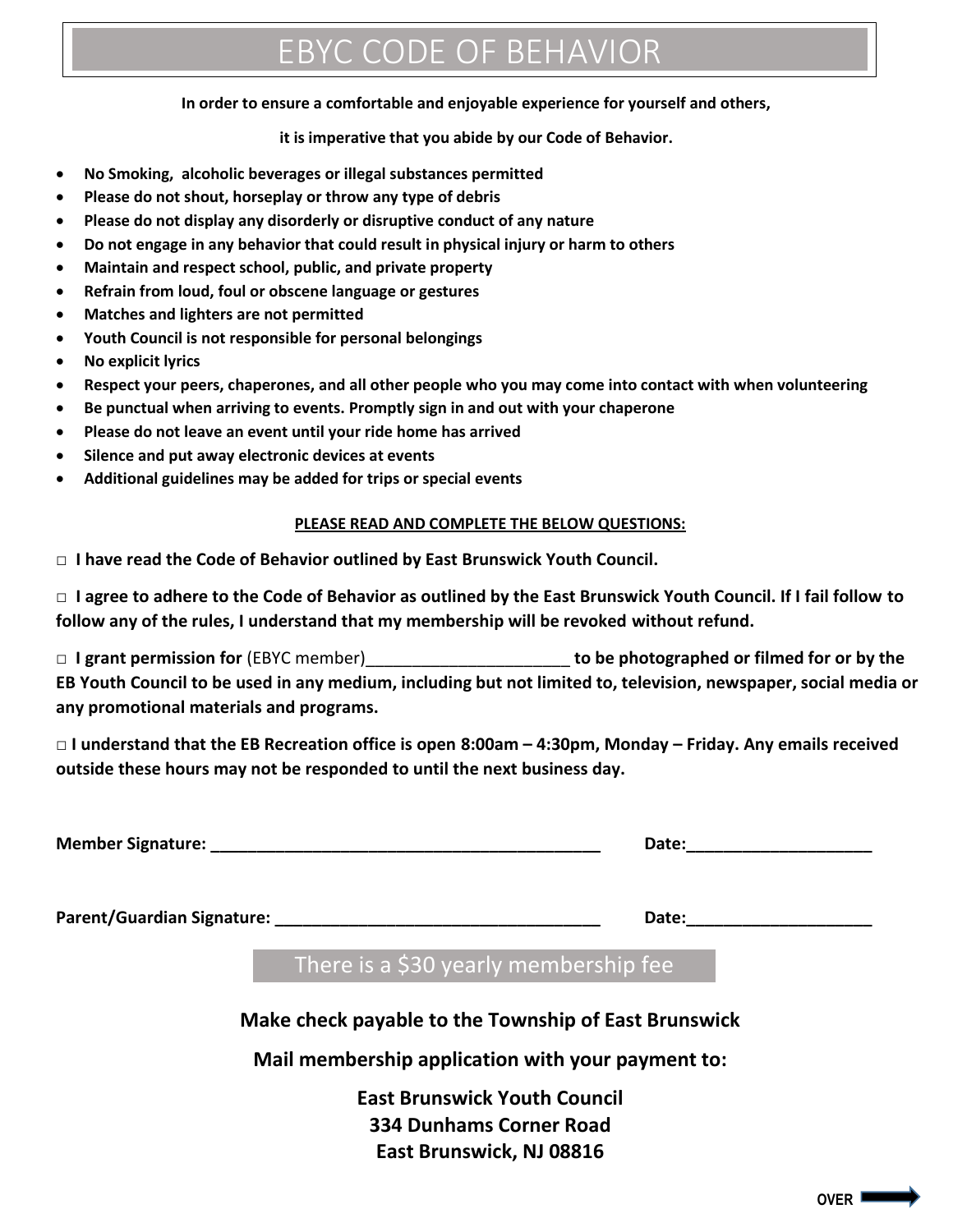#### **TOWNSHIP OF EAST BRUNSWICK**

#### **PARTICIPATION WAIVER AND RELEASE**

In consideration of your accepting my and/or my family member, and/or child(ren)'s entry, I hereby, for myself, my family members, child(ren), our heirs, assignees, executors and administrators waive and release any and all rights and claims I, my family members, or child(ren) may have now or that may come into existence against the Township of East Brunswick ("Township") and its elected and appointed officials, representatives, officers, employees, agents, successors and assigns for any and all injuries or illnesses suffered by myself, my family members, or child(ren) during or in connection with any program, event, or activity sponsored by the Township, including the Township's Department of Recreation and Parks ("Recreation and Parks"), or arising from the use of any of the Township's property or facilities. I UNDERSTAND AND AGREE that this Waiver and Release includes any claims based on the actions, omissions, or sole negligence of the Township of East Brunswick, its elected and appointed officials, its agents, employees and volunteers and others working on behalf of the Township of East Brunswick.

I hereby acknowledge that my registration fee for any Recreation and Parks program or entry fee for any Township property or facility does not include or entitle myself, my family members, or child(ren) to payment of medical expenses that may arise out of mine, my family members, or child(ren)'s participation in any Recreation and Parks program or use of the Township's property or facilities. I acknowledge further that I assume responsibility for myself, my family members, and child(ren)'s medical expenses.

I agree that I, my family members, child(ren), and guests will review and comply with all rules and regulations established by the Township with respect to the use of its property and facilities. I further agree to take full responsibility for ensuring that I, my family members, child(ren), or guests comply with these rules and regulations.

I hereby acknowledge that the East Brunswick Department of Recreation and Parks may / may not (circle one) use myself, my family members or child's photograph or likeness, and mine, my family members, or his/her name(s) in connection with public presentations, advertising, publicity and promotional efforts relating to any Recreation and Parks activities. If one of the preceding options is not circled, it shall be deemed an approval.

In the instance of a medical emergency, I understand that the East Brunswick Recreation and Parks will always attempt to contact the parent/guardian first. I hereby give permission to East Brunswick Recreation and Parks to seek emergency medical treatment including ordering x-rays, routine tests, or to provide or arrange necessary related transportation for myself or child/ward. I agree to the release of any records necessary for treatment, referral, billing, or insurance purposes. In the event I cannot be reached in an emergency, I hereby give permission to the physician to secure and administer treatment, including hospitalization for myself, my family members, or child/ward. If there is a change in the above information, I will promptly notify East Brunswick Recreation and Parks. This completed form may be photocopied. I further agree that in the event that myself or child(ren) repudiates or attempts to repudiate such release, I will personally indemnify and save harmless the Township of East Brunswick, and its elected and appointed officials, representatives, officers, employees, agents, successors and assigns, for any and all loss and damaged occasioned thereby. I further acknowledge that there is no medical insurance coverage included in my registration for any program offered by the East Brunswick Recreation and Parks and entry fee to any Township property or facility. By participating in these programs or using Township property or facilities, I assume my own insurance responsibilities.

This Waiver of Liability and Release includes the waiver of any claims arising out of exposure to or infection with any communicable disease, including the novel coronavirus, COVID-19. COVID-19 has been declared a worldwide pandemic by the World Health Organization. COVID-19 is extremely contagious and may cause serious or life-threatening illness or even death. Current medical